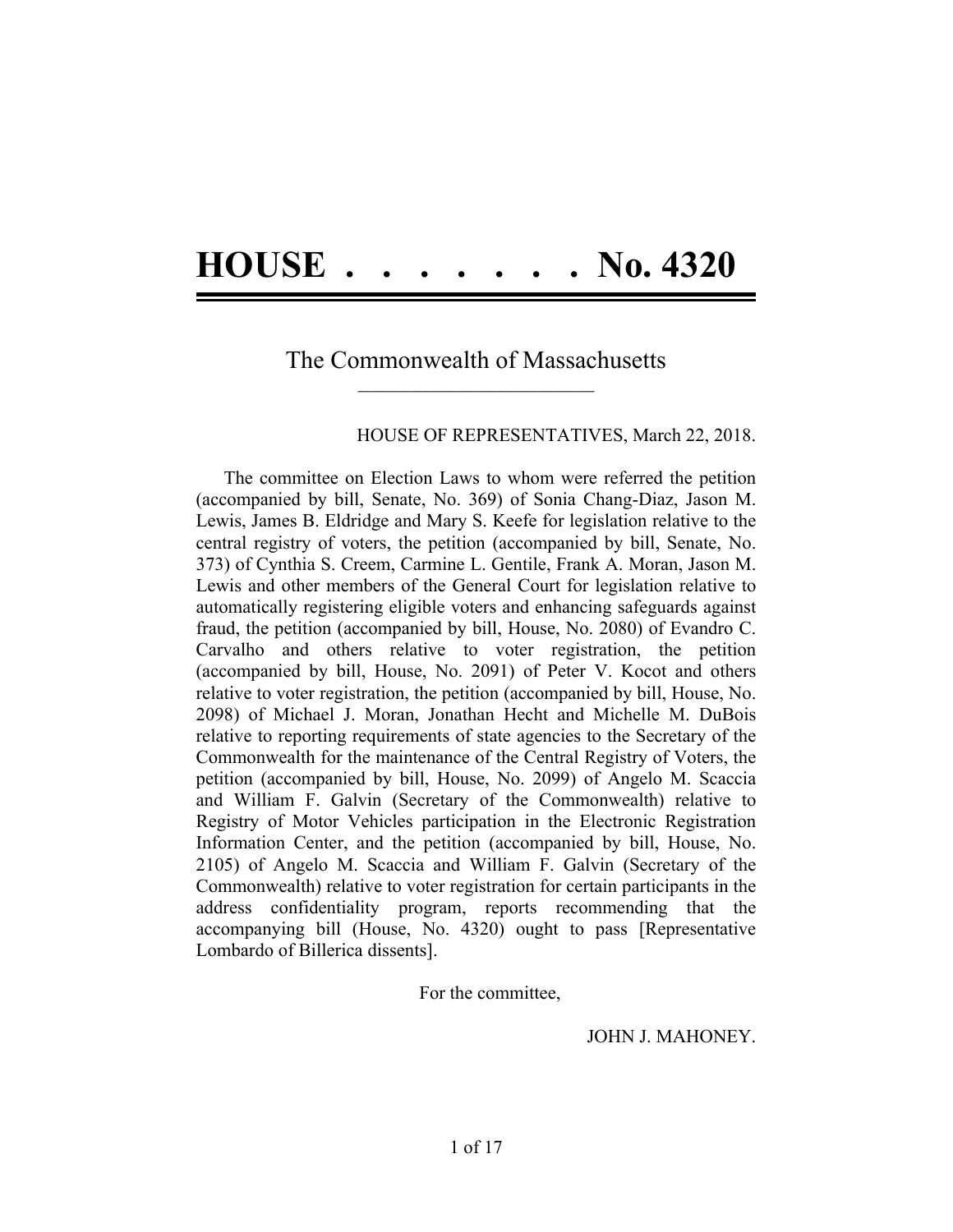## The Commonwealth of Massachusetts

**In the One Hundred and Ninetieth General Court (2017-2018) \_\_\_\_\_\_\_\_\_\_\_\_\_\_\_**

**\_\_\_\_\_\_\_\_\_\_\_\_\_\_\_**

An Act automatically registering eligible voters and enhancing safeguards against fraud.

Be it enacted by the Senate and House of Representatives in General Court assembled, and by the authority *of the same, as follows:*

| $\mathbf{1}$ | SECTION 1. Chapter 9A of the General Laws, as appearing in the 2016 Official Edition,                 |
|--------------|-------------------------------------------------------------------------------------------------------|
| 2            | is hereby amended by inserting after section 7 the following section:-                                |
| 3            | Section 8. A program participant may register to vote as a confidential voter pursuant to             |
| 4            | sections 4 and 44 of chapter 51. To qualify as a confidential voter, a program participant must       |
| 5            | disclose his or her residential address to the registrar of voters, which shall not be a public       |
| 6            | record. Registrars, assistant registrars or boards having similar duties under any special or         |
| 7            | general law, shall not place on the street list or annual register or disclose to any person the name |
| 8            | and residence of a voter providing the registrars with proof that he or she is a program              |
| 9            | participant.                                                                                          |
| 10           | SECTION 2. Section 4 of chapter 51 of the General Laws, as appearing in the 2016                      |
| 11           | Official Edition, is hereby amended by inserting in line 47 after the figure "265" the following      |
| 12           | words:-                                                                                               |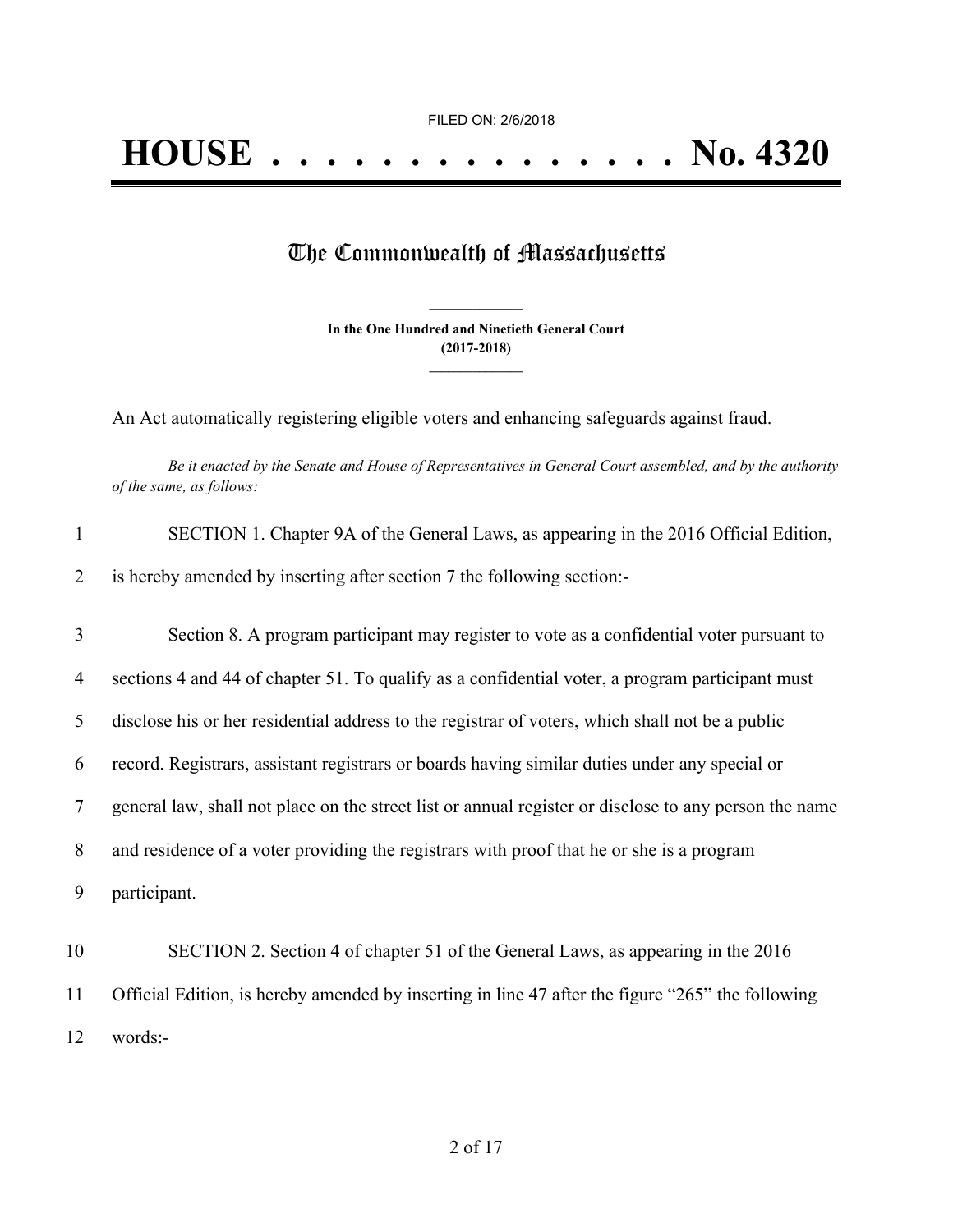13 , or a program participant in the Address Confidentiality Program established under chapter 9A

| 15 | SECTION 3. Section 42 of said chapter 51 of the General Laws, as appearing in the 2014             |
|----|----------------------------------------------------------------------------------------------------|
| 16 | Official Edition, is hereby amended by striking out the words "section forty-two A", in line 13,   |
| 17 | and inserting in place thereof the following words:- sections 42A and 65.                          |
| 18 | SECTION 4. Section 42G of said chapter 51 is hereby amended by striking out section                |
| 19 | 42G and inserting in place thereof the following section:-                                         |
| 20 | Section 42G. (a) Registration agencies required to provide voter registration services by          |
| 21 | 52 U.S.C. sections 20504 and 20506 shall conduct voter registration in a manner that is as         |
| 22 | efficient, comprehensive, and as automated as practicable. Registration agencies shall transmit    |
| 23 | each completed affidavit of voter registration and the information required below and in section   |
| 24 | 65 of this chapter to the board of registrars or election commission of the city or town where the |
| 25 | registrant resides as set forth below. The state secretary shall adopt regulations governing such  |
| 26 | transmission, which shall include, but not be limited to, provisions requiring electronic          |
| 27 | transmission, data security protocols, and integration with the online portals established by      |
| 28 | sections, 33A and 60.                                                                              |

 (b) (1) The state secretary shall enter into cooperative agreements with the Registry of Motor Vehicles and MassHealth to serve as automatic voter registration agencies. The secretary may enter into cooperative agreements with state agencies that provide public assistance and state agencies that provide assistance to people with disabilities; provided, however, that the secretary determines that (i) the registration agency consistently collects reliable citizenship information for all applicants in the course of normal business; and (ii) enabling the registration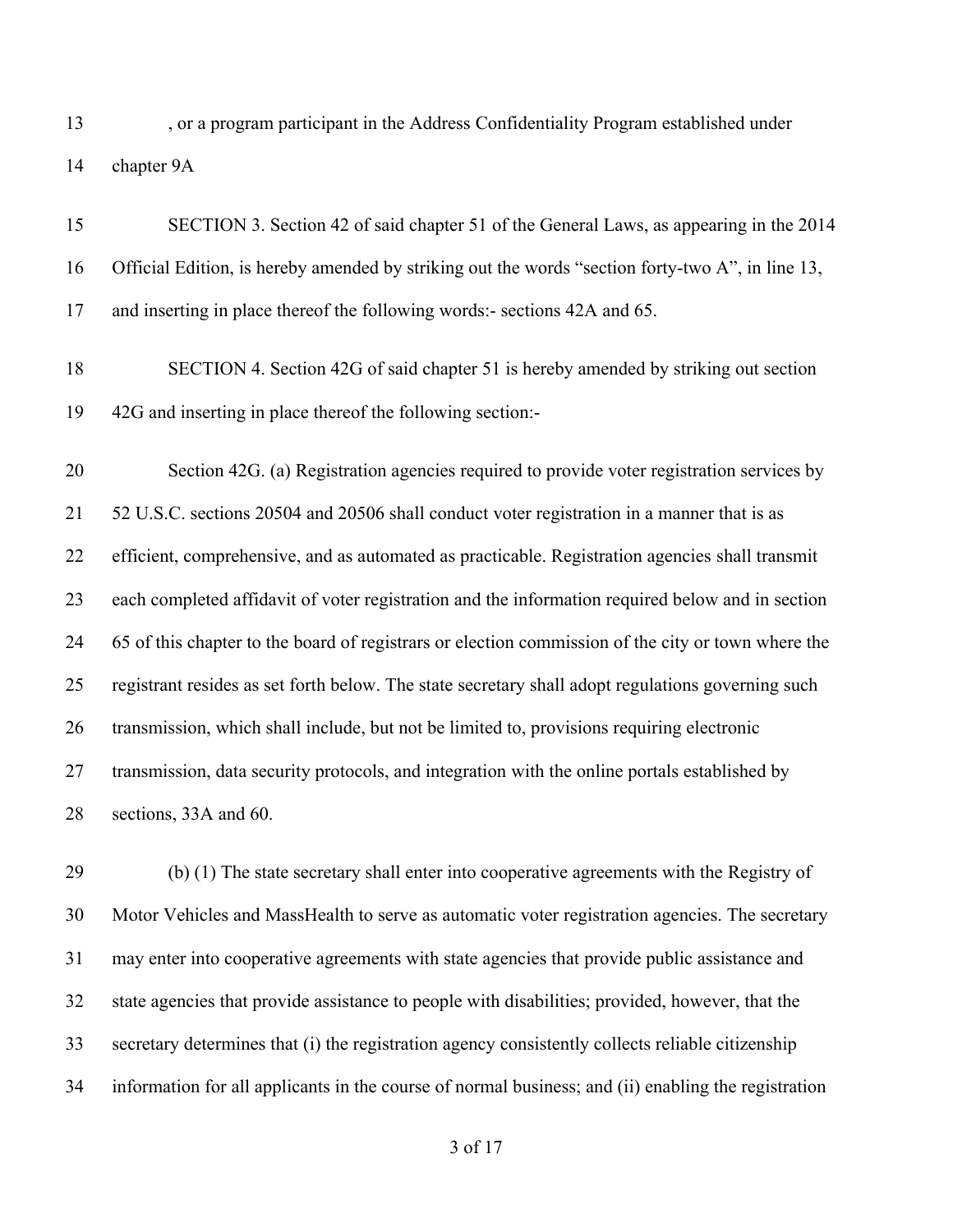| 35 | agency to serve as an automatic voter registration agency will materially increase voter          |
|----|---------------------------------------------------------------------------------------------------|
| 36 | registration or the accuracy of the register of voters. Registration agencies not designated as   |
| 37 | automatic voter registration agencies shall continue to provide voter registration services as    |
| 38 | required by 52 U.S.C. 20504 or 20506.                                                             |
| 39 | (2) The state secretary shall determine that an agency collects "reliable citizenship             |
| 40 | information" if the agency, in the regular course of business for serving applicants:             |
| 41 | (A) requests, in a clear, understandable, and consistently stated manner, that customers          |
| 42 | affirm their citizenship status; and,                                                             |
| 43 | (B) collects a signed affirmation of citizenship status or documentary proof of citizenship       |
| 44 | status such that records of citizens are segregable from non-citizens.                            |
| 45 | (3) For each automatic voter registration agency, the state secretary shall:                      |
| 46 | (A) conduct appropriate training of agency staff;                                                 |
| 47 | (B) make available voter registration forms;                                                      |
| 48 | (C) specify all material, language, forms, and electronic interfaces necessary for the            |
| 49 | collection and transmission of the information needed to carry out activities under this section; |
| 50 | (D) eliminate to the extent practicable duplicative entries into the central voter registry;      |
| 51 | and                                                                                               |
| 52 | (E) have oversight responsibility to insure proper compliance with applicable provisions          |
| 53 | of federal and state law.                                                                         |
| 54 | (c) Automatic voter registration agencies shall:                                                  |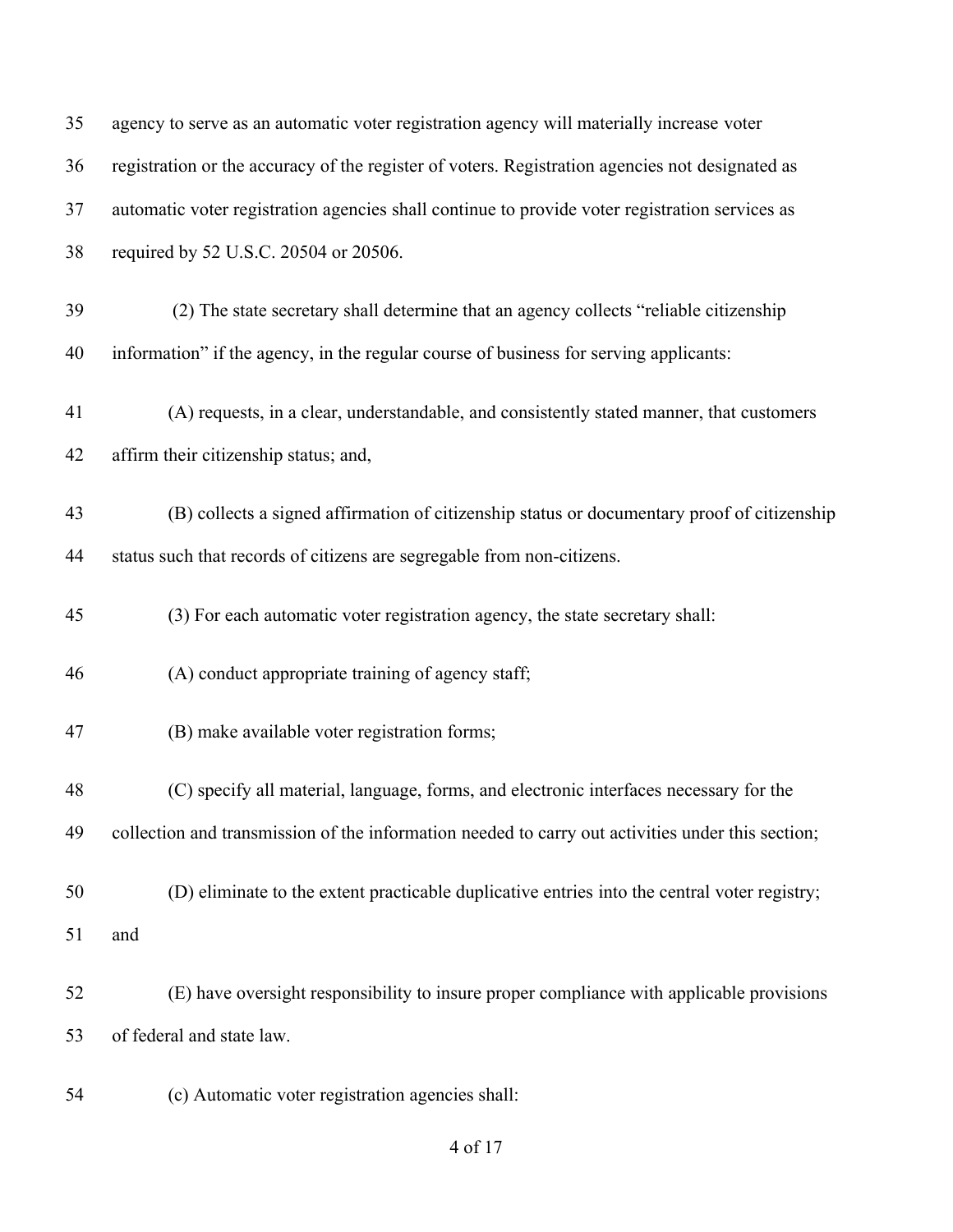| 55 | (1) conduct automatic voter registration as specified by paragraphs (d) through (i) below;           |
|----|------------------------------------------------------------------------------------------------------|
| 56 | (2) work with the state secretary to implement this chapter and meet the goals of                    |
| 57 | automatic voter registration enumerated in section 65; and,                                          |
| 58 | (3) enter into cooperative agreements with the state secretary.                                      |
| 59 | (d) Each eligible applicant for services at an automatic voter registration agency who               |
| 60 | meets the qualifications to register to vote and does not decline to do so either in a postcard as   |
| 61 | further specified in paragraph (f) and section 65 or at the point of service as specified in         |
| 62 | paragraph (g) shall be registered as a voter under section 65 as of the date that the registration   |
| 63 | agency collects this information. Each automatic voter registration agency shall provide notice to   |
| 64 | each applicant:                                                                                      |
| 65 | (1) Explaining that the agency application will serve as an attestation to eligibility and an        |
| 66 | application to register to vote unless the person declines to be registered;                         |
| 67 | (2) informing them of eligibility requirements to register to vote; and,                             |
| 68 | (3) advising them that non-citizens are ineligible to register, and they must decline unless         |
| 69 | they are US citizens and otherwise eligible.                                                         |
| 70 | (e) For each applicant that has not declined to be registered to vote, voter registration            |
| 71 | agencies shall transmit electronic records containing the legal name, age, residence, citizenship    |
| 72 | information, and electronic signature of each person who meets qualifications to register to vote    |
| 73 | as set forth by section 1, or to pre-register to vote as set forth in section 47A, as soon as        |
| 74 | practicable but within 5 calendar days after receipt of this information, to the board of registrars |
| 75 | of the city or town in which the person resides in a manner prescribed by the secretary.             |
|    |                                                                                                      |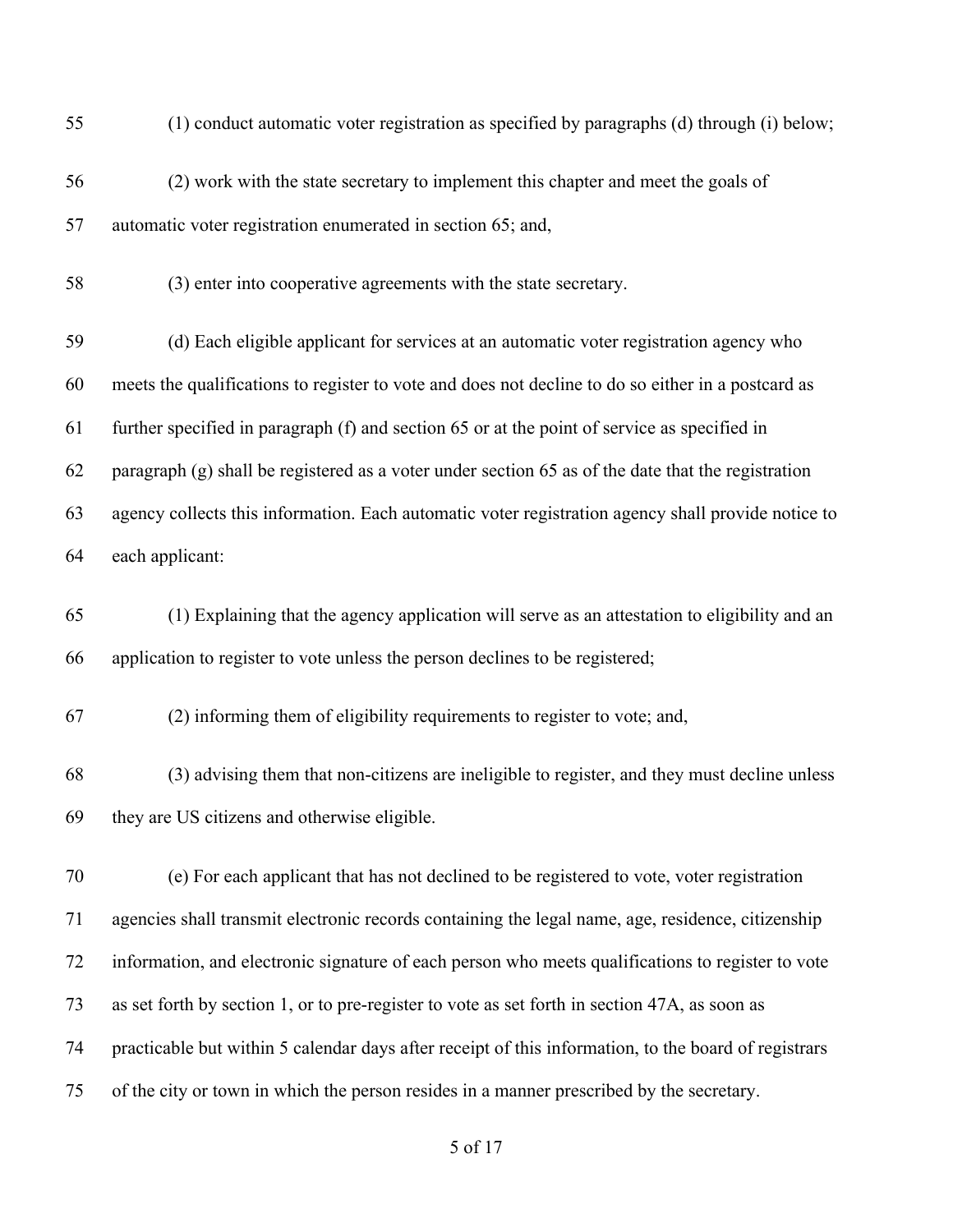| 76 | Registration agencies shall not transmit records that contain i) a home address designated as      |
|----|----------------------------------------------------------------------------------------------------|
| 77 | confidential pursuant to section 8 of chapter 9A or ii) any record that does not clearly and       |
| 78 | consistently indicate that the applicant meets the eligibility requirements to vote.               |
| 79 | (f) Registration agencies that collect reliable citizenship information for all applicants         |
| 80 | shall transmit the data required under paragraph (e) and applicants will be provided the           |
| 81 | opportunity to decline according to the procedure established in section 65 of this chapter. These |
| 82 | agencies may, in addition, provide a written form prescribed by the secretary, subsequent to the   |
| 83 | complete transaction for this purpose.                                                             |
| 84 | (g) Registration agencies that collect reliable citizenship information for some applicants,       |
| 85 | but not all, shall, in the regular course of business for applicants:                              |
| 86 | (1) insure that the person's transaction with the agency cannot be completed until the             |
| 87 | person has been offered an opportunity to decline to register as required under paragraph (d);     |
| 88 | (2) offer to applicants who do not decline to register the opportunity to select a political       |
| 89 | party or designation; and                                                                          |
| 90 | (3) transmit the data required under paragraph (e) for each person who has not declined to         |
| 91 | be registered to vote.                                                                             |
| 92 | (h) The state secretary shall adopt regulations governing the collection and transmission          |
| 93 | of personal information under this subsection, which shall include, but not be limited to,         |
| 94 | provisions requiring automatic voter registration agencies to:                                     |
| 95 | (1) employ the most cost-effective forms of transmission;                                          |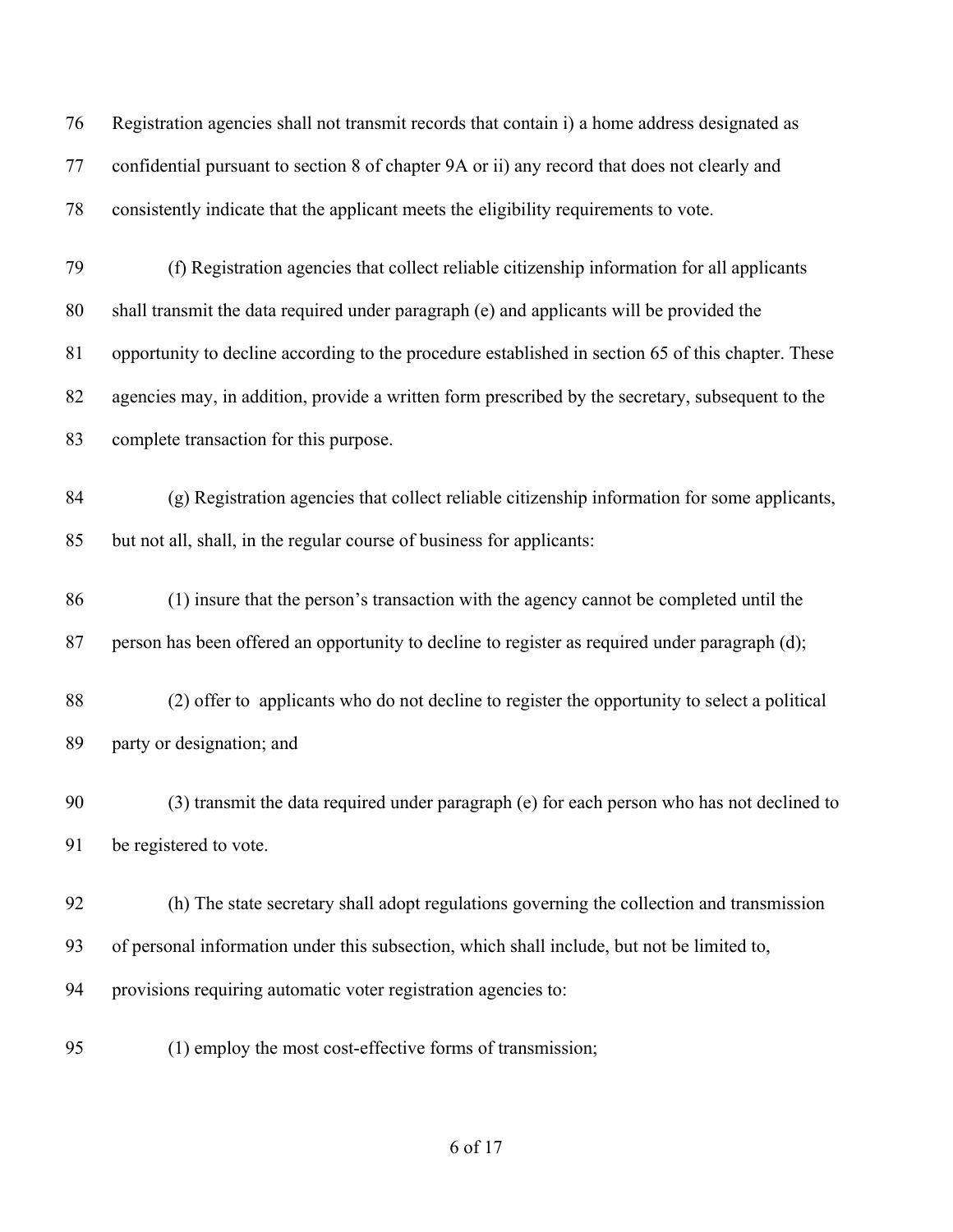(2) implement measures to secure information such as encryption in order to prevent security breaches and the unauthorized use of personal information as required under section 3 of chapter 93H;

 (3) implement measures for reporting security breaches or the unauthorized use of personal information as required under section 3 of chapter 93H;

 (4) provide protections against disclosure of confidential information, including home addresses, designated as confidential pursuant to section 8 of chapter 9A;

(5) make application forms available in English and Spanish, and such additional

languages as the secretary deems necessary or as required by law; and

 (6) work with the state secretary to insure, by public education and other methods, that information sufficient to understand the process for and consequences of automatic voter

registration is available in any language that is the primary language of at least 10,000 or 1/2 of

1% of all residents of the commonwealth.

 (i) Nothing in this subsection shall prevent an automatic voter registration agency from establishing and enforcing additional security measures to protect the confidentiality and integrity of inter-agency data transfers.

 SECTION 5. Section 44 of said chapter 51, as so appearing, is hereby amended by inserting in line 12 after the figure "265" the following words:-

 , or a program participant in the Address Confidentiality Program established under chapter 9A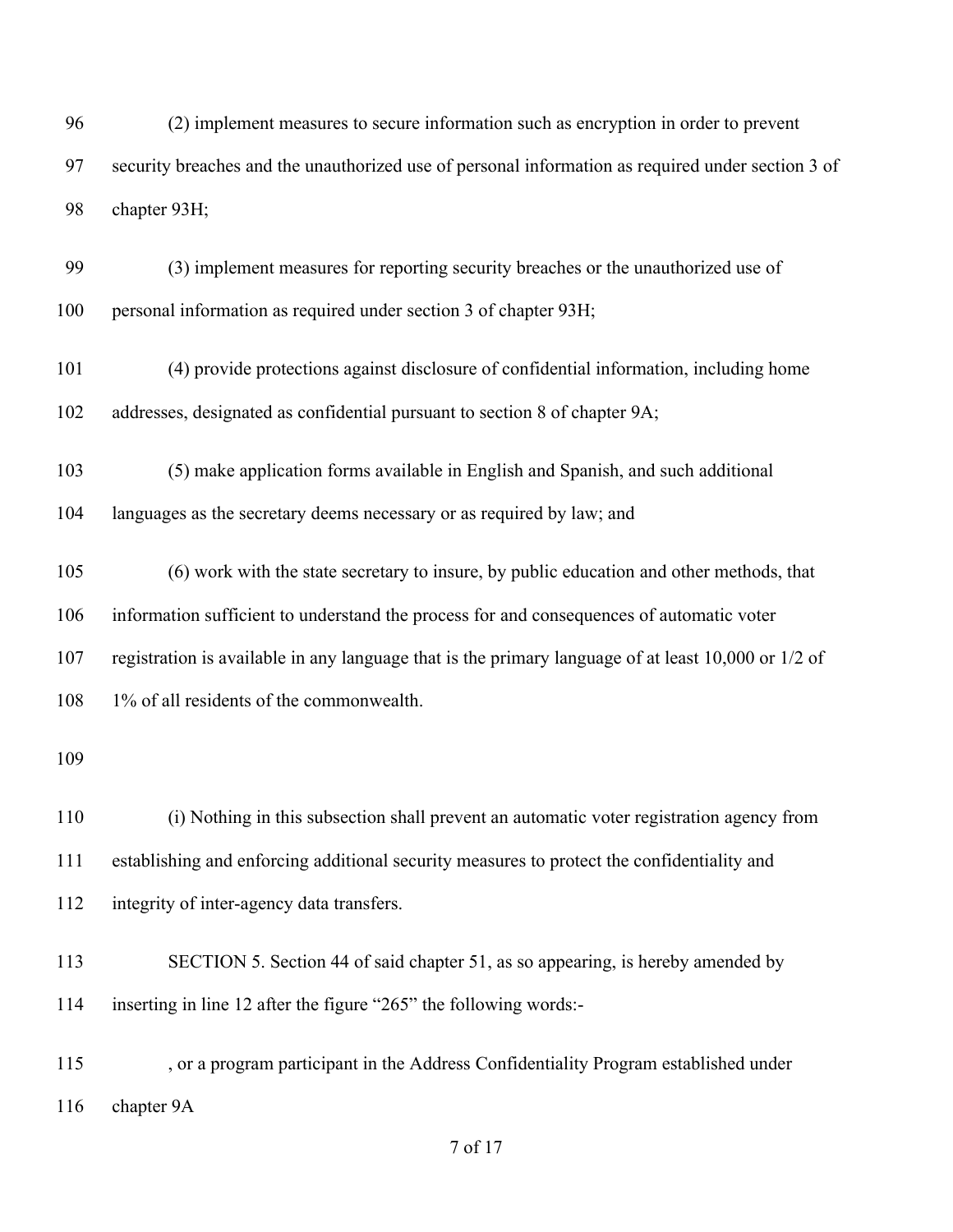SECTION 6. Section 47C of said chapter 51, as so appearing, is hereby amended by adding the following paragraph:-

 The state secretary shall enter into an agreement with the Electronic Registration Information Center on behalf of the commonwealth that shall specify the terms and conditions of the commonwealth's membership in the Center. The agreement shall include terms providing for the periodic sharing of data between the central registry and the registry of motor vehicles and the Center, including, but not limited to, voter names and addresses. SECTION 7. Said chapter 51 is hereby further amended by inserting after section 64 the following section:- Section 65. (a) The state secretary shall promulgate regulations relative to the administration of automatic voter registration, which shall be in addition to the regulations otherwise authorized by this chapter, and which shall include, but not be limited to, provisions relative to: (1) increasing the efficiency and limiting the total cost of voter registration for the commonwealth and its municipalities; (2) ensuring that every eligible citizen of the commonwealth is registered to vote unless 133 they do not want to be registered; (3) increasing the completeness and accuracy of the register of voters; (4) preventing erroneous disenfranchisement of eligible citizens;

(5) promoting greater participation of eligible voters in elections;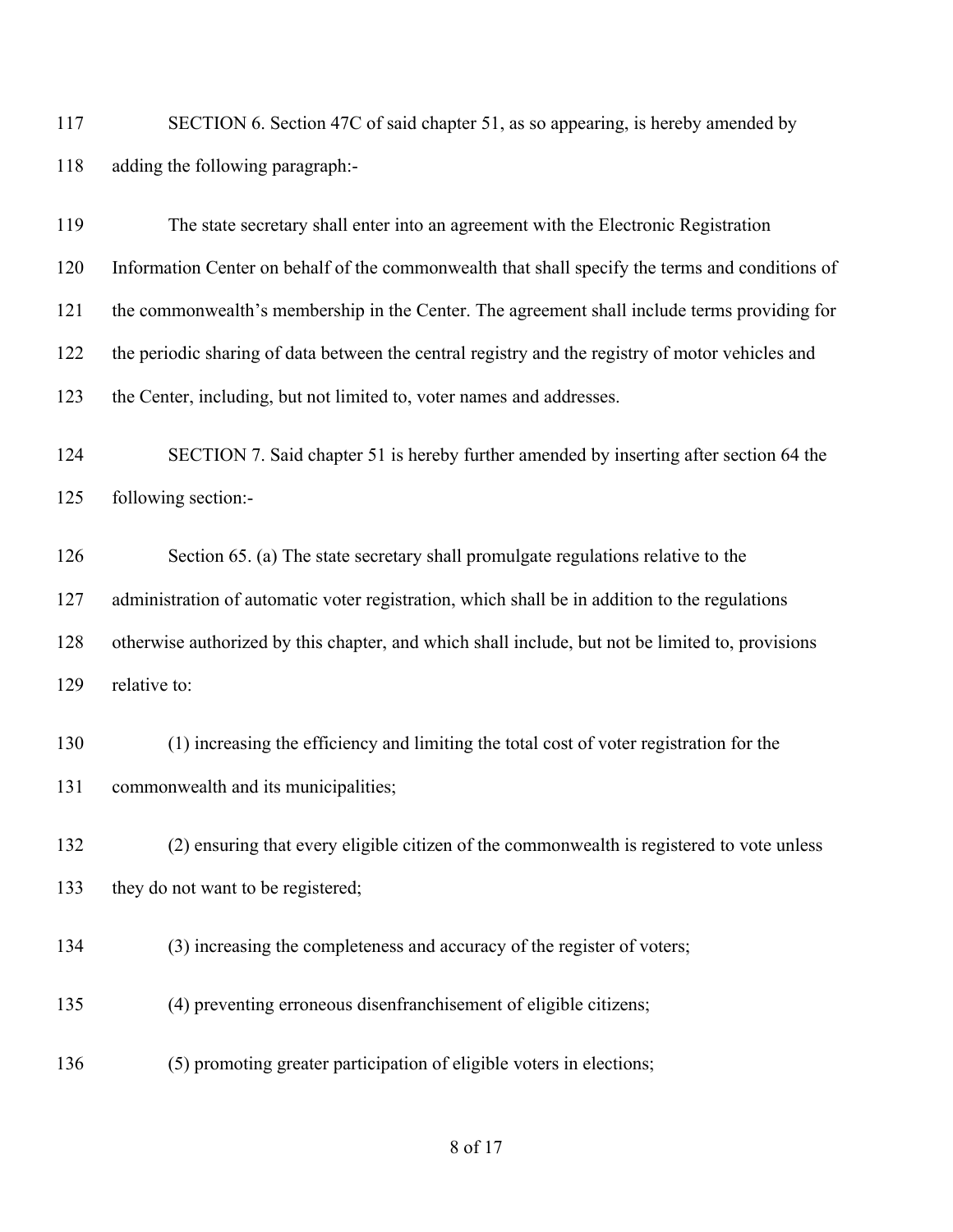(6) protecting ineligible voters from improperly being registered;

 (7) determining the extent to which automatic voter registration materials should be provided in languages other than English and Spanish, including but not limited to ensuring compliance with the Voting Rights Act; (8) specifying the manner of registration for Address Confidentiality Program participants who interact with automatic voter registration agencies; and, (9) preventing voter registration fraud. (b) (1) Nothing in this section or in section 42G shall be construed to change the 145 substantive qualifications of voters established by this chapter or the constitution. (2) Nothing in this section shall be construed to interfere with the registrars' duties under sections 37, 38, 47B, 48 and 49 to ensure that the names of persons who are ineligible to vote do not appear on the register of voters. (3) Nothing in this section shall be construed to interfere with the right of any person to decline to be a registered voter for any reason. (c) (1) Upon receiving the electronic records described in section 42G, the board of registrars or election commission shall determine whether the names of persons included in the electronic records belong to persons who meet the qualifications of a voter under section 1. The registrars shall notify each qualified person whose name appears in those records of the automatic voter registration process.

 (2) If the registrars determine that the person whose name appears in the electronic records does not meet the qualifications of a voter under section 1, the registrars shall notify the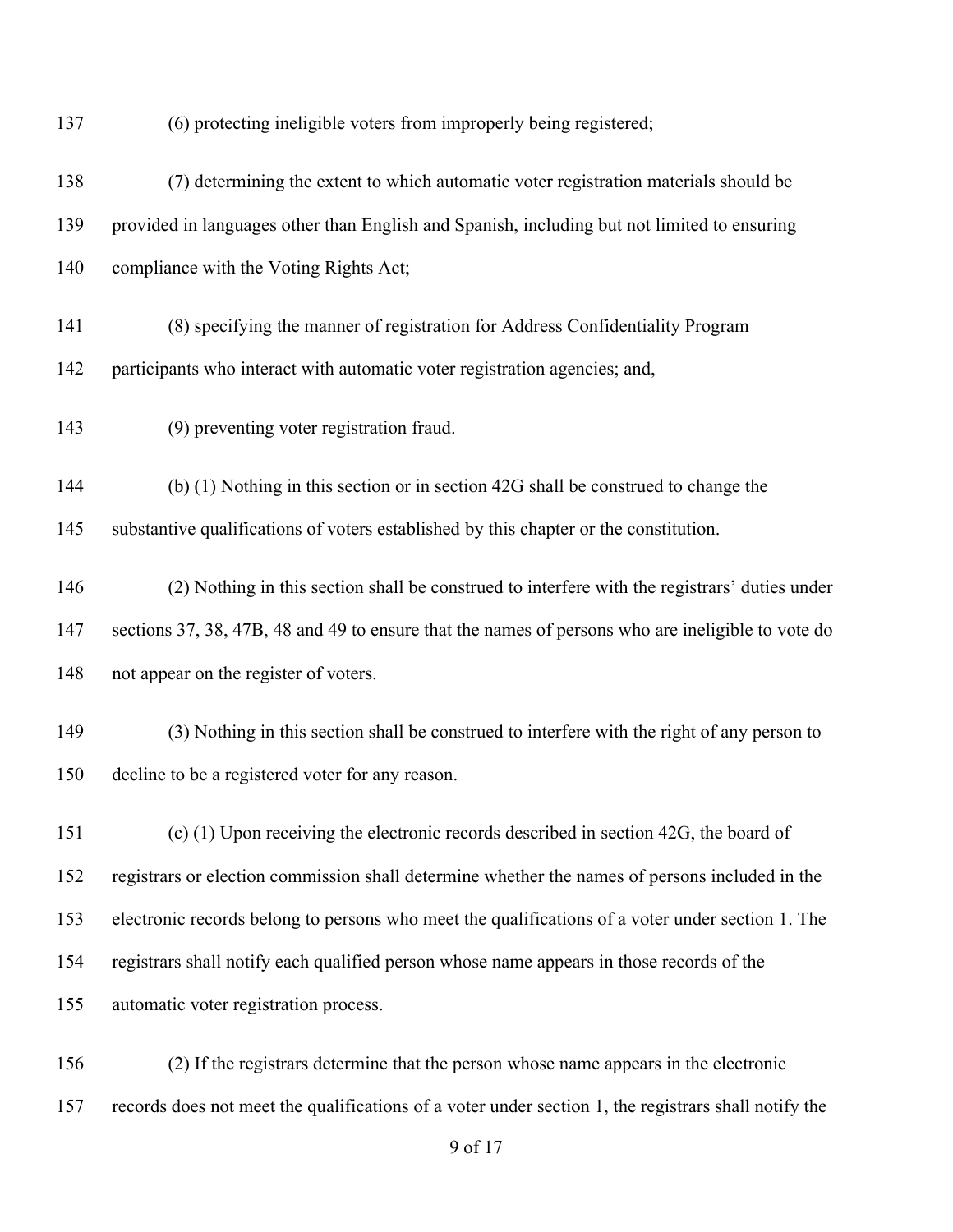person of the determination at the address included in the electronic record, unless that person has already declined to register to vote.

 (3) If the person's voter registration information was transmitted under section 42G(f), and if not otherwise receiving the same information for a qualified applicant, the registrars shall notify each person under paragraph (1) an opportunity to:

(i) decline being registered to vote as required under section 42G(d); or,

(ii) adopt a political party affiliation, in which case the person must also sign an

eligibility requirement acknowledgement, attestation, and signature.

Such notification shall be provided in English and Spanish.

 (4) If a person so notified does not decline to be registered to vote within 21 calendar days after the registrar issues the notification, the registrars shall add the person's name and address to the register of voters.

 (5) The registrars shall not include in the register of voters the names of persons who indicate in a signed writing that they do not wish to be registered voters.

 (6) If the information transmitted under section 42G is for a person whose name is already included in the register of voters, and if the information indicates a subsequent change to the person's name, address or gender marker, the registrars shall ensure that the register of voters is updated accordingly.

 (7) Upon adding the name of a person to the register of voters under paragraph (4), the registrars shall send written notice, which may be sent electronically, in a form approved by the state secretary, to the registrars or equivalent officers of the place where the person was last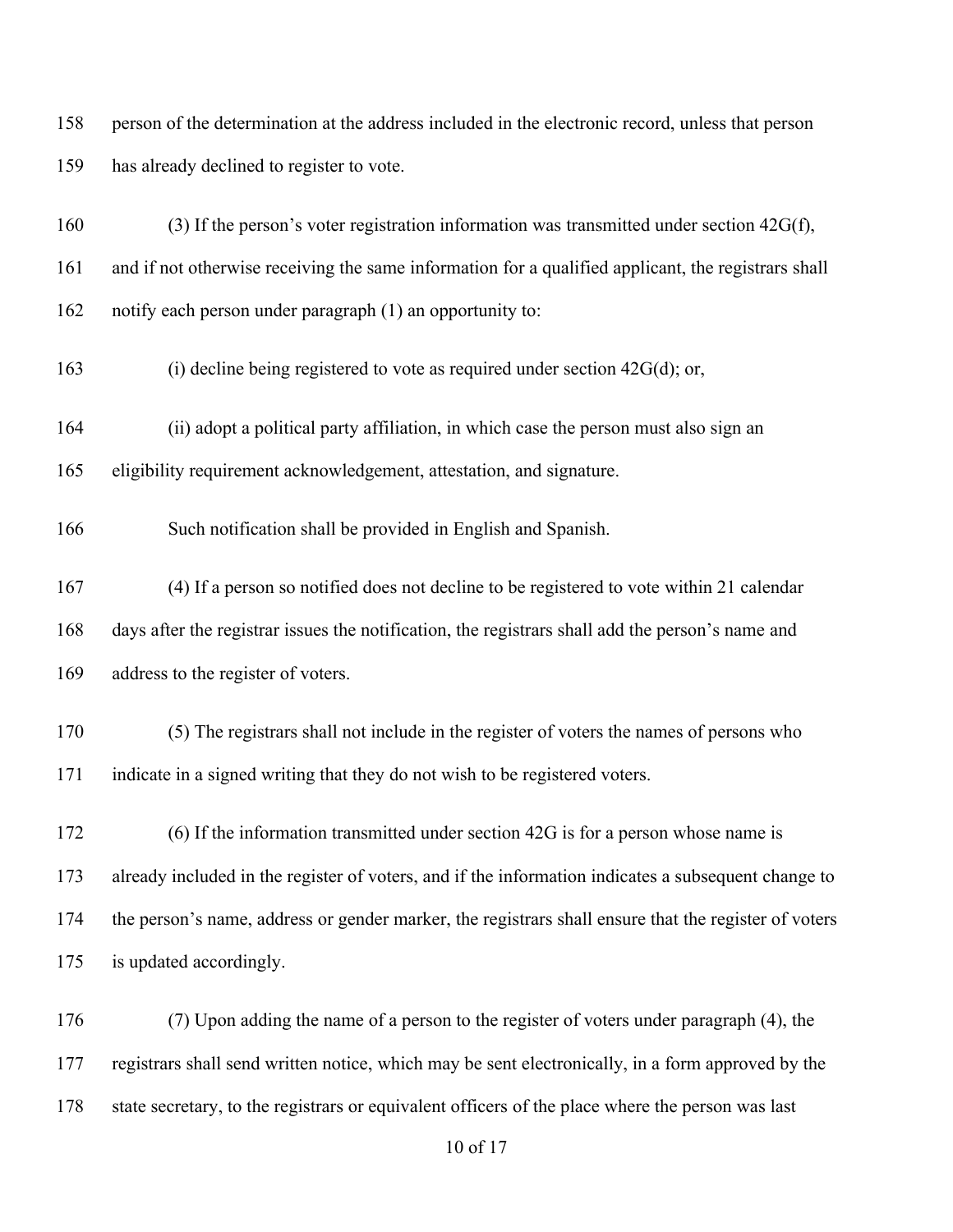registered as a voter. Upon receiving this notice, or a similar notice from another state including information from the Electronic Registration Information Center under section 47C, the registrars shall immediately remove the person's name from the register of voters.

 (d) The state secretary shall ensure that information is provided to the registrars in as clear a manner as practicable, and automate the process to the extent practicable. The secretary may develop electronic interfaces with registration agencies under section 42 to carry out this section.

 (e) The state secretary shall make an annual report to the joint committee on election laws of the general court, which the secretary shall post on a public website. The annual report shall include the following information:

(1) the number of records that have been transferred, by source;

 (2) the number of voters newly added to the statewide voter registration list because of records transferred;

 (3) the number of voters on the statewide voter registration list whose information was updated because of records transferred;

 (4) the number of records transferred that do not relate to persons affirmatively identified as eligible to vote; and,

(5) the number of persons who opted out of voter registration.

Any report produced under this section shall exclude personal identifying information.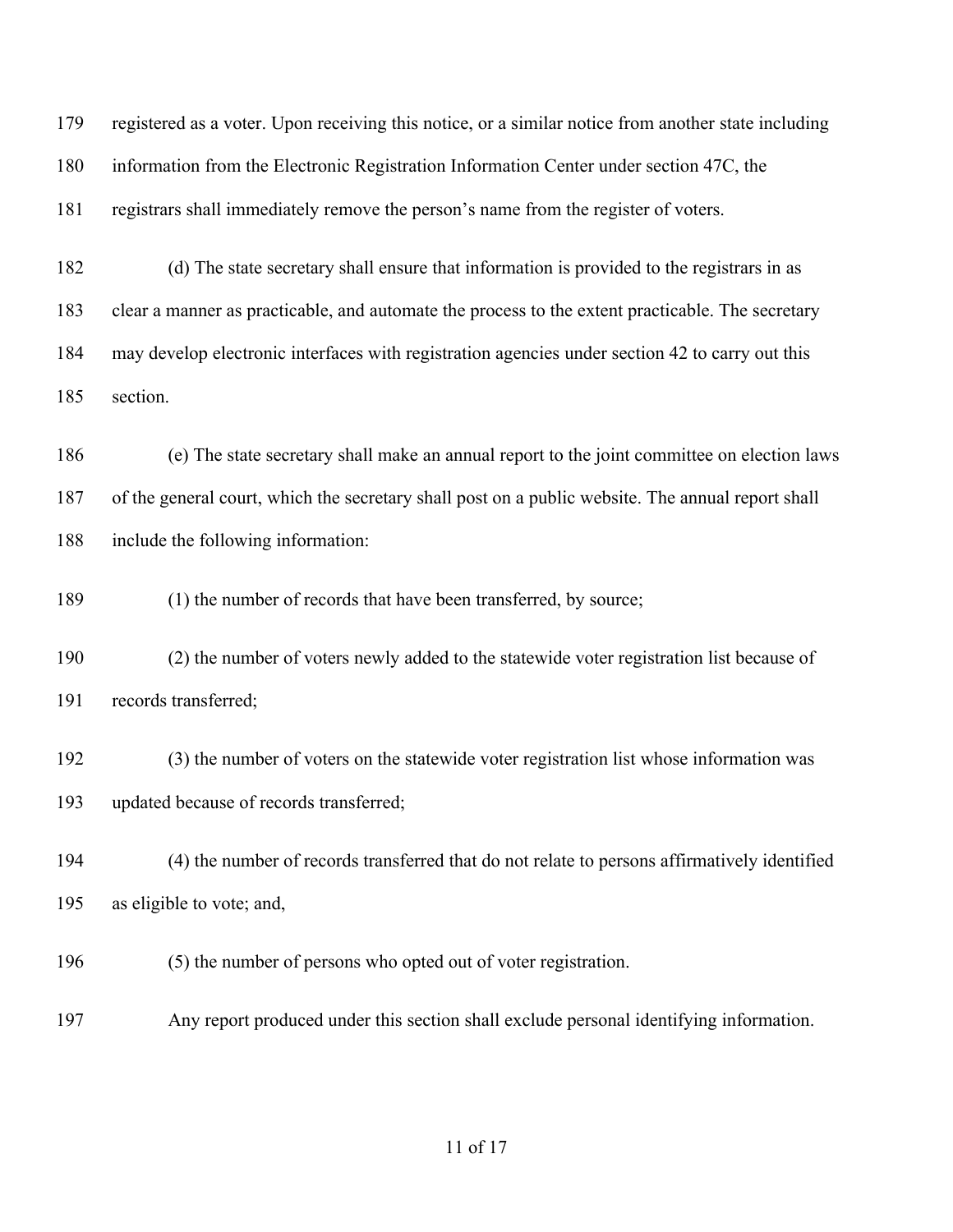(f) The state secretary shall ensure that, upon receipt and verification of a person's express request to opt out of voter registration, the person's name and registration record is so designated, unless and until the voter consents to registration. Nothing in this section shall preclude a person who has previously declined voter registration from subsequently registering 202 to vote.

 (g) The state secretary shall ensure that election officials shall not provide the record of any person who has opted out of voter registration, in whole or in part, to any third party and shall establish standards and procedures to safeguard the privacy and security of the information used and obtained pursuant to this section.

 (h) Any person who is not eligible to vote and who becomes registered under this provision shall not be found on that basis to have made a false claim to citizenship or to have committed an act involving moral turpitude, unless such person affirmatively asserts that he or she is a U.S. citizen. Where a person who is not eligible to vote becomes registered under this provision without affirmatively accepting registration, that person's voter registration shall be considered to have been effected with official authorization and at no fault of the person so registered. Where an ineligible person who becomes registered under this provision casts a ballot in an election, that person shall not be held criminally liable absent a showing beyond a reasonable doubt that the person knowingly and willfully intended to commit fraud, nor to the extent practicable, shall such ballot be counted.

 (i) No person may use the statewide voter registration list to attempt to determine the citizenship status of any person for any purpose other than voter registration, election administration, or the enforcement of laws against election crimes. No information relating to a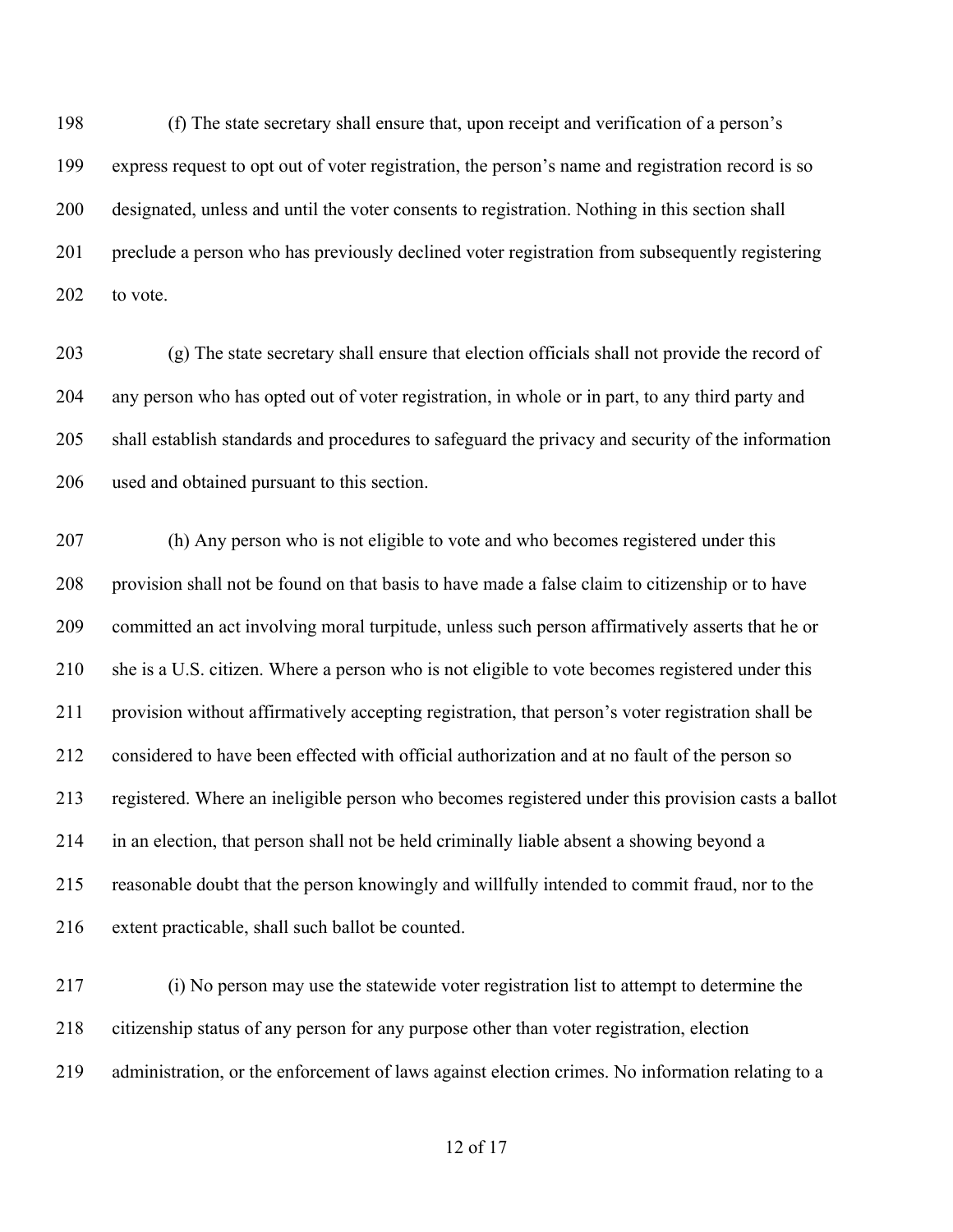person's declination to supply information for voter registration purposes at a source may be disclosed to the public, used to discriminate against that person, or used for any purpose other than voter registration, election administration, or the enforcement of laws against election crimes.

 SECTION 8. Chapter 54 of the General Laws, as appearing in the 2016 Official Edition, is hereby amended by striking section 25B and inserting in its place thereof the following section:-

 Section 25B. (a) The election officers and registrars of every city or town shall allow any qualified voter, as defined in section 1 of chapter 51, to cast a ballot for any biennial state election during the early voting period as set forth in this section including, but not limited to, any city or town election held at the same time.

 (b) The voting period for early voting shall run from the eleventh business day preceding the general election until the close of business on the business day preceding the business day before the election; provided, however, that if the eleventh business day before the election falls on a legal holiday the early voting period shall begin on the first business day prior to the legal holiday.

 (c) Early voting shall be conducted during the usual business hours of each city or town clerk. A city or town may, in its discretion, provide for additional early voting hours beyond the hours required by this subsection, including weekend hours.

 (d) Each city and town shall establish an early voting site that shall include the election office for the city or town; provided, however, that if the city or town determines that the office is unavailable or unsuitable for early voting, the registrars of each city or town shall identify and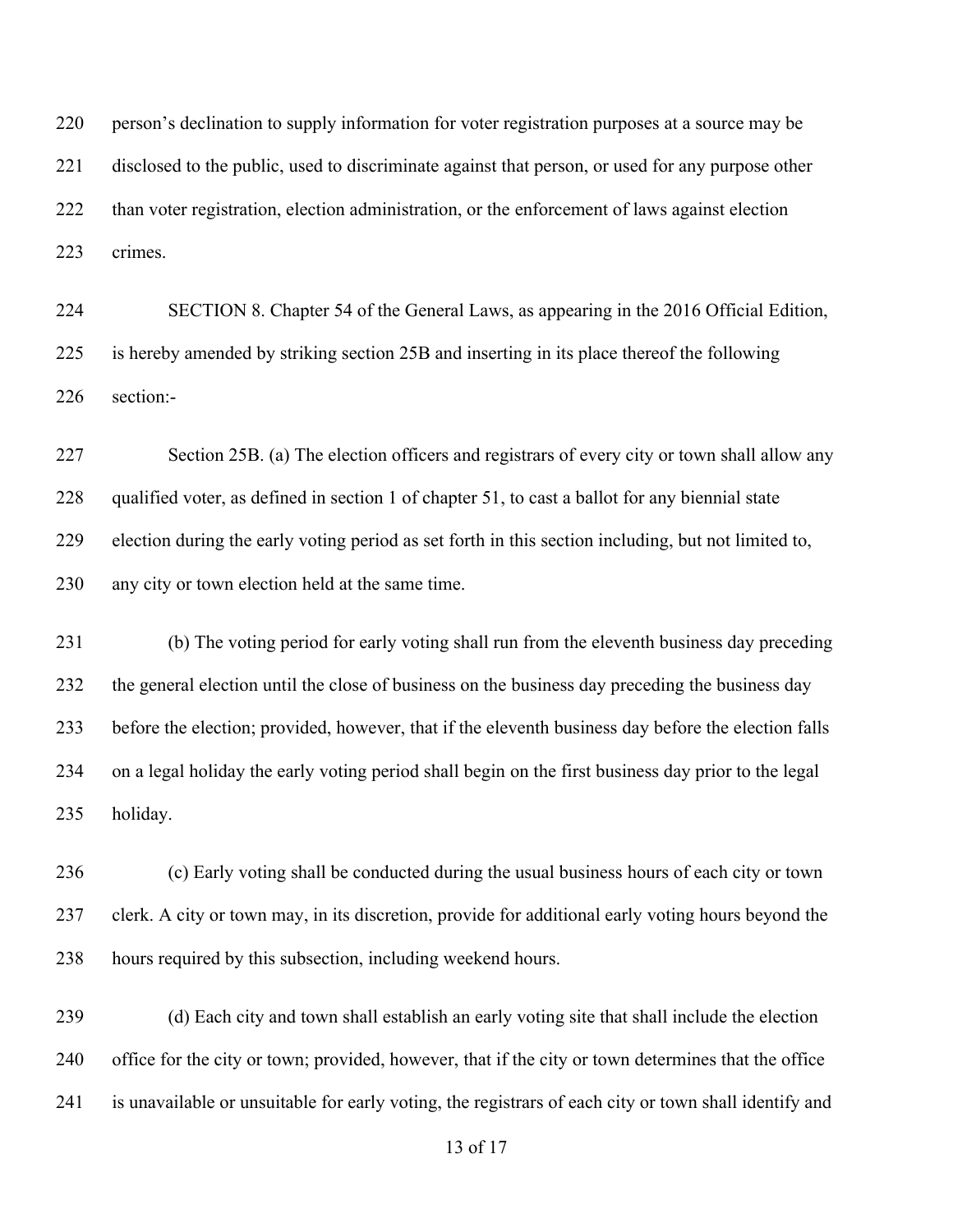provide for an alternative centrally-located, suitable and convenient public building within each city or town as an early voting site. A city or town may also provide for additional early voting sites at the discretion of the registrars for that city or town. Each early voting site shall be accessible to persons with disabilities.

 (e) The designation of an early voting site shall be made not less than 14 days prior to the beginning of the voting period established in subsection (b). Not less than 7 days prior to the beginning of the early voting period and at least once during the voting period, the registrars for each city or town shall publish the location of the early voting sites as well as the applicable dates and hours. Notice shall be published in every newspaper listed for the city or town in the New England Newspaper & Press Association and shall also be conspicuously posted in the office of the city clerk or on the principal official bulletin board of each city or town, on any other public building considered necessary, on the city or town's website, if any, and on the website of the state secretary.

 (f) At least 21 days prior to each biennial state election, the state secretary shall deliver to each city or town, in quantities as the state secretary determines necessary, official early voting ballots, similar to the official ballot to be used at the election.

 (g) An early voting ballot shall be provided to each qualified voter who participates in 259 early voting.

 (h) A qualified voter casting a ballot at an early voting site shall complete an affidavit under the regulations promulgated pursuant to this chapter, which shall include a notice of penalties under section 26 of chapter 56.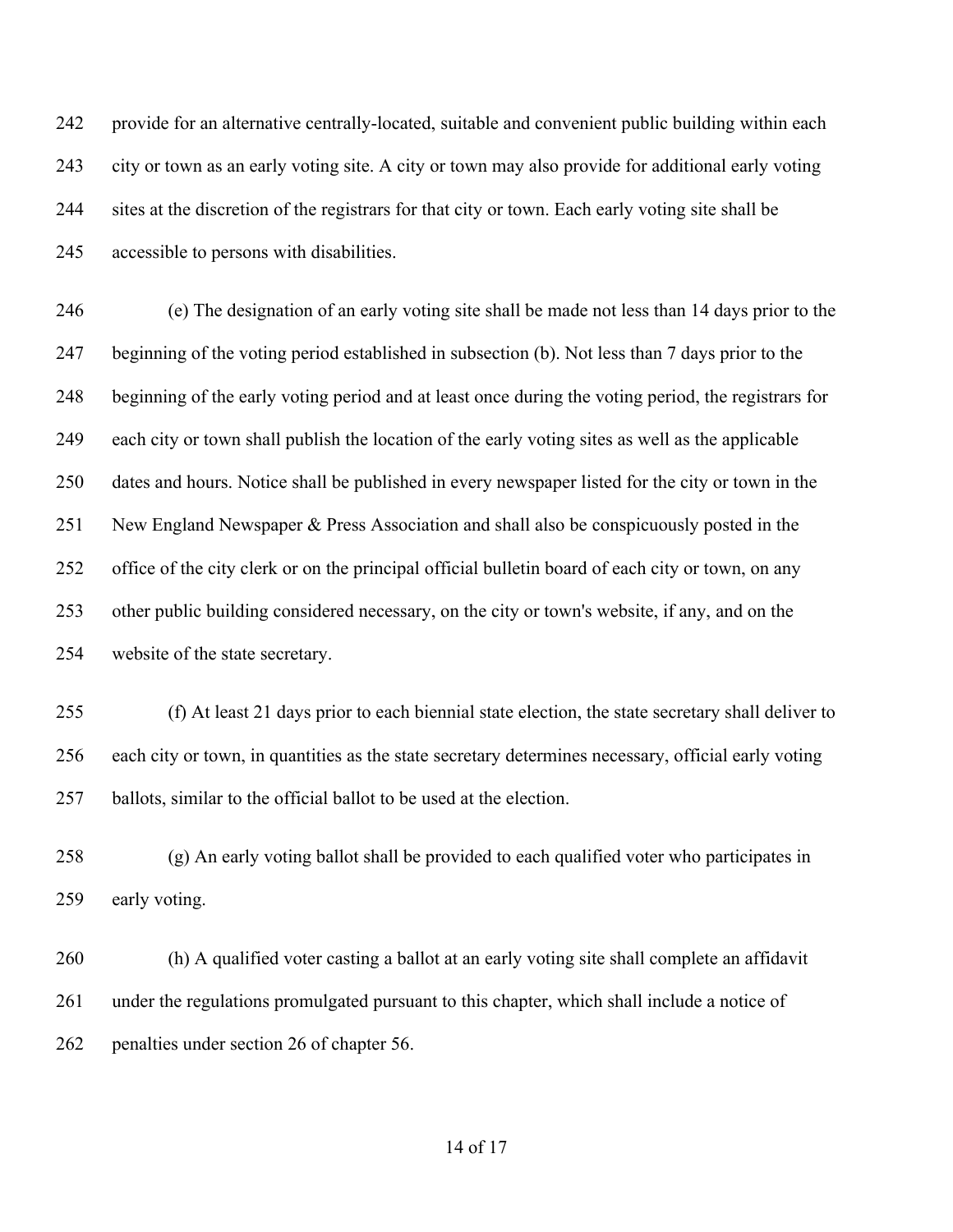(i) Prior to the beginning of early voting, the registrars for each city or town shall prepare a list for the early voting sites, containing the names and residences of all persons qualified to vote at each voting site, as the names and residences appear upon the annual register, and shall reasonably transmit the applicable list to the election officers at each early voting site designated 267 by the registrars.

 (j) The registrar or presiding official at the early voting site shall cause to be placed on the voting lists opposite the name of a qualified voter who participates in early voting the letters "EV'' designating an early voter.

 (k) The registrars shall prepare lists of all voters casting ballots during the early voting period and update the voter list in a manner prescribed by the state secretary. Early voting ballots are considered cast ballots and are not a public record as outlined in section 109 of Chapter 54.

 (l) The state secretary shall promulgate regulations to implement this section including, but not limited to, a process for establishing additional early voting locations and a process for receiving, separating, compiling, recording, securing, and tabulating early voter ballots.

 (m) Section 72 shall not apply to this section; provided, however, that a city or town may opt to detail a sufficient number of police officers or constables for each early voting site at the expense of the city or town to preserve order, protect the election officers and supervisors from any interference with their duties and aid in enforcing the laws relating to elections.

 (n) No early voting ballot cast under this section shall be counted if the officer charged with the duty of counting the ballot is cognizant of the fact that the voter has died prior to the opening of the polls on the day of the election.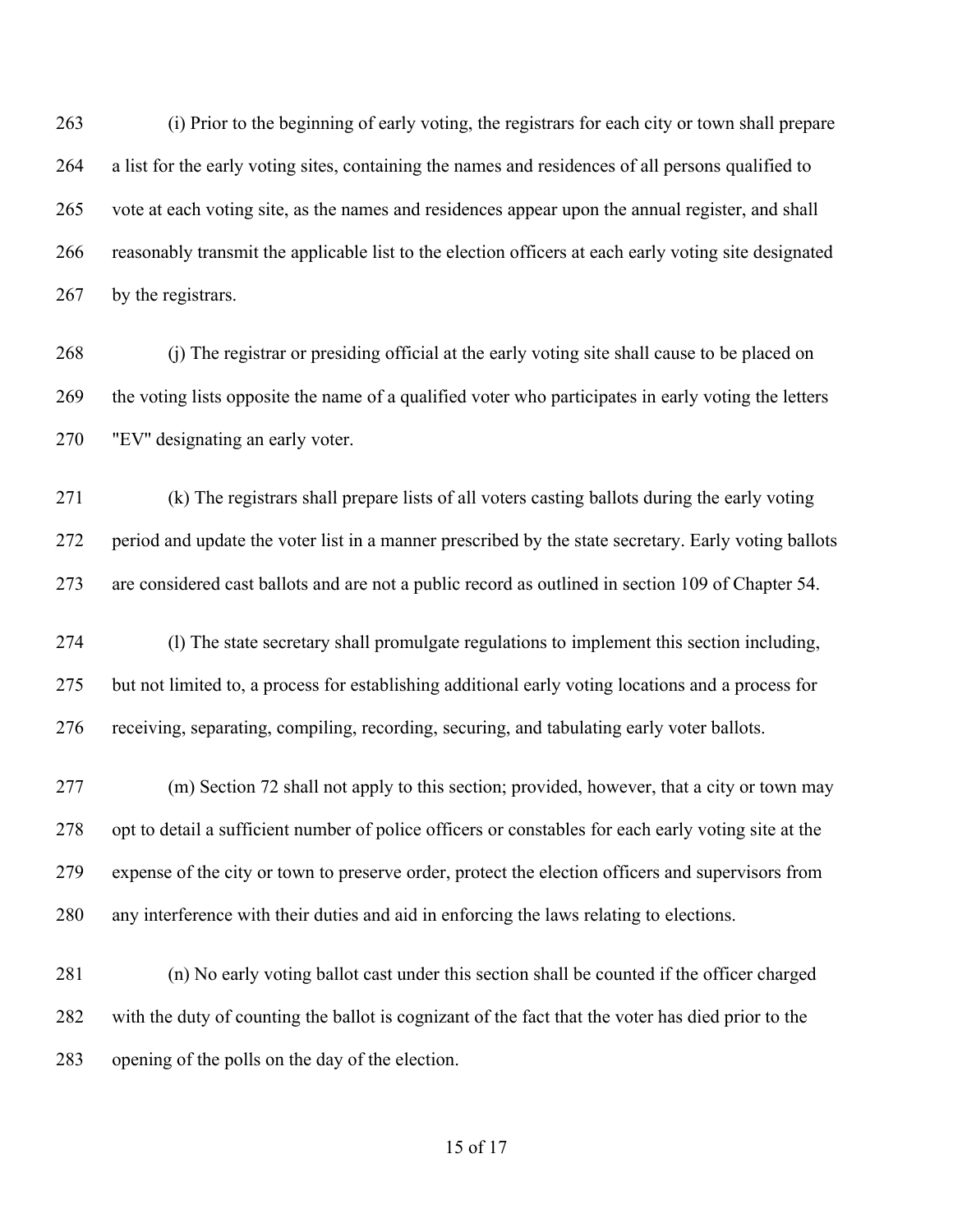(o) After marking their early voting ballot, voters shall deposit ballots directly into a ballot box or tabulator. Tabulation of results will be in accordance with sections 105 and 105A of Chapter 54.

 SECTION 9. Section 8 of chapter 56 of the General Laws, as appearing in the 2016 Official Edition, is hereby amended by inserting after the word "register", in line 10, the following words:-

; whoever knowingly provides false information in connection with automatic voter

registration under section 65 of chapter 51

SECTION 10. The state secretary shall implement upgrades to the central voter registry

to implement this act, as necessary to ensure the central voter registry:

(a) incorporates interfaces with both the registry of motor vehicles and MassHealth and is

capable of additional interfaces with other voter registration agencies in the future;

- (b) includes programming that would:
- (1) distinguish updates to existing voter registration records from new registration records before allowing them to be posted to the central voter registry;
- (2) removes duplicate entries before allowing them to be posted to the central voter registry; and,
- (3) to the extent practicable, maximize efficiency and automation and minimize staff time at the local level.